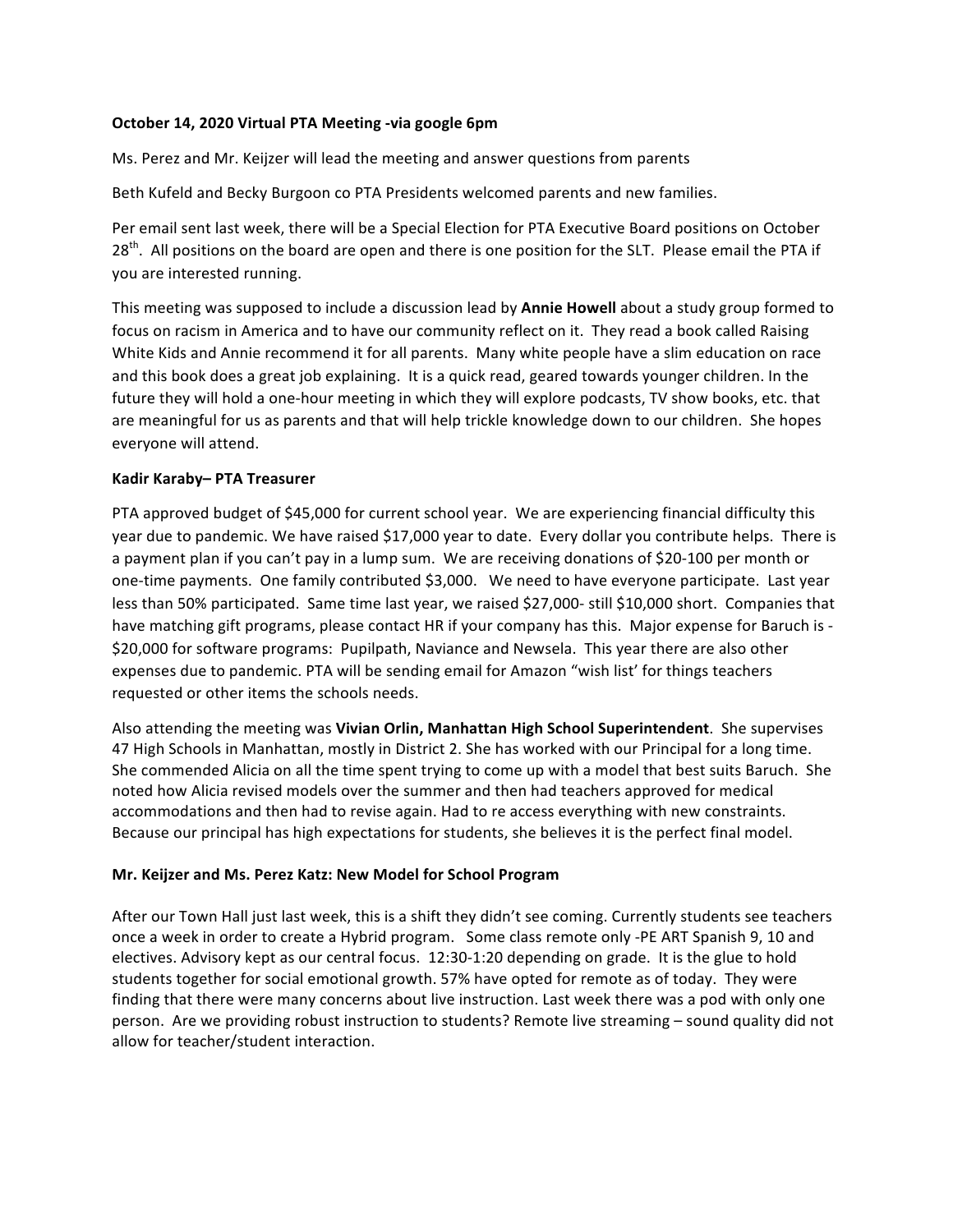#### **New Model**

All students would receive daily synchronous instruction for 4-5 periods a day. This more than quadruples what they are currently receiving. Teachers can focus on teaching consistent classes, and if school were to close, we would have a seamless transition. All students will have the same LIVE instruction. Students can opt to remain coming into school but will be doing classes on a computer. When students are not in class, teachers will be available in the building for office hours and small group supports. There will be some time for the students to socialize.

## **Why Aren't we Live Streaming Our Classes?**

We proposed having students join pods remotely, so they could live stream classes in the building but there were challenges:

-All students in the building would need to have headphones and laptops, as the sound quality does not permit students to engage in discussion without them for those at home to equally participate -Live streaming a class is voluntary by teacher, so we would need to have full buy-in from staff -All students would follow the three-group rotation, so they would continue to have only 30 minutes to one hour daily in the afternoon of synchronous instruction.

-Because of attrition, we have had to close 2 pods as it is and have rooms where there are only 2 students and 2 teachers.

### **FAQ**

How will we balance workload/screen time with asynchronous work?

Families have expressed concerns about the amount of work students must complete online. In this new model, students would be required to attend class, and then all other time would be to complete assigned work. They will no longer have asynchronous work and the 3pm deadline would be moot.

How large are the online classes? Students would attend classes of 34 online.

How will we know when to attend class? Students and families will be able to view all their classes on Pupilpath. They will be attending Zoom sessions every day. It will be more like a regular school day schedule.

Parents expressed concern over the desire for students to attend school with their peers. Want Baruch to explore livestream or other methods to continue to have in school classes before switching the model.

Ms. Perez Katz stated we value community and student and parents' input. They are navigating a lot and teachers wanted to explore this new program. School is a different environment. We built model to keep kids in school. But most are choosing to go remote. They had 50 kids in our building with 450 sitting at home.

Contact Mr. Keijzer if you are having problems getting onto Pupilpath. Attendance will be taken through Pupilpath.